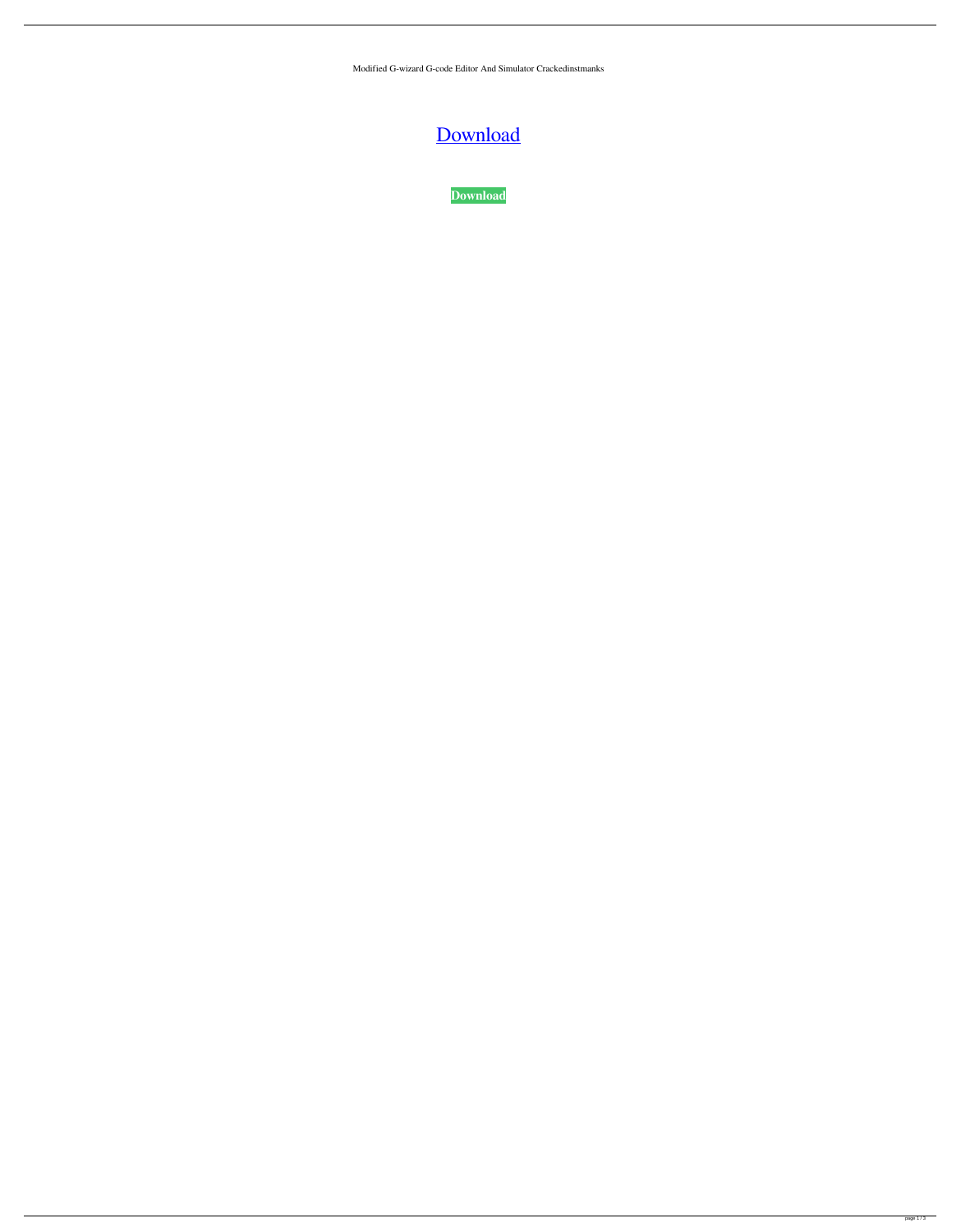A: The first thing I noticed was that you were using a slow computer with a pentium 4 processor. Anything more than a 5 year old computer is going to be very slow. Next thing you notice is that you don't actually have a co best thing to do is to try and compile the code yourself and see if it works. Compile it yourself using g++, if you don't know how to compile a compiler then just google 'how to compile and run it. Good luck. After an inve based company that owns over 70 payday lending stores in the region, failed to register its securities with the agency. The BCSC first launched an investigation into Morgen Financial in July of 2016, as part of a larger au Vancouver-based company, founded in 2011 and is the largest provider of payday loans in British Columbia. Under the securities act, companies that intend to offer securities in B.C. must register those securities with the potential violations of the act. The investigation began after a shareholder of Morgen Financial lodged a complaint with the BCSC, alleging that the company had violated the securities act by failing to register as a secur act for failing to register its consumer finance securities, which include payday loans, mortgages, auto and rent payments, and personal loans. The commission found that the company had failed to register as an issuer of c issuer between the dates of August 20, 2014, and September 30, 2015. The company is prohibited from